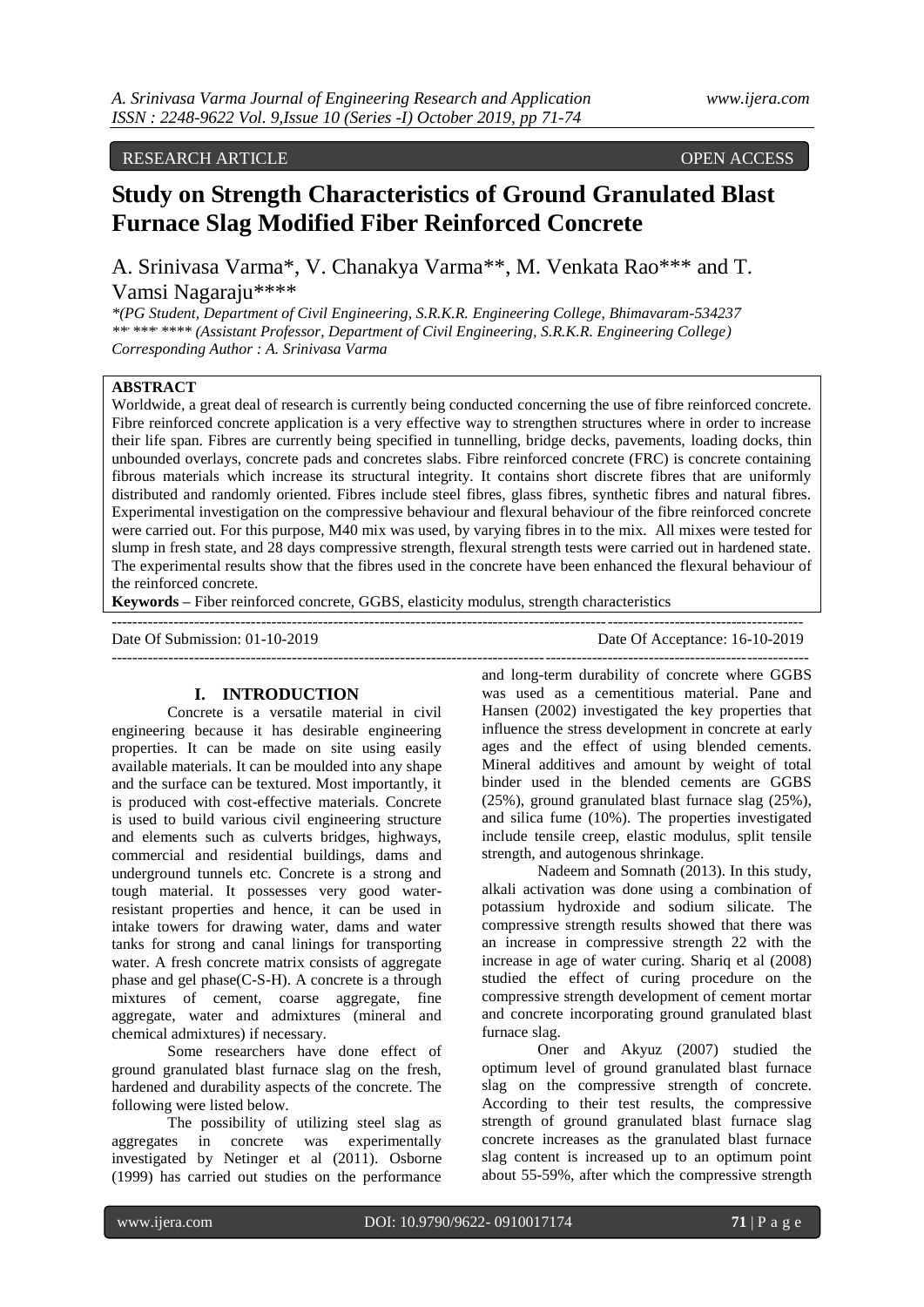decreases. Wu and Roy (1982) reported that the amount of high-range water reducing admixtures required to produce flowing concrete is usually 25% less than that used in concretes containing non GGBS.

Sata et al (2007) experimentally investigated the effects of pozzolano made from various by-product materials such as Ground pulverized coal combustion Fly Ash (FA), ground fluidized bed combustion GGBS (FB), ground rice husk–bark ash (RHBA), and ground palm oil fuel ash (POFA) on mechanical properties of highstrength concrete. The results suggested that concrete containing FA, FB, RHBA, and POFA can be used as pozzolanic materials in making highstrength concrete with 28 days compressive strengths higher than 80 MPa.

This project presents the effect of GGBS and steel fibers on the mechanical properties of the hardened concrete.

# **II. EXPERIMENTAL INVESTIGATION 2.1Method and materials**

A series of laboratory tests was conducted on fibre-reinforced GGBS modified concrete. Significant engineering properties such as compressive strength, spilt tensile strength and flexural strength of concrete were determined on fibre-reinforced bagasse ash modified concrete. The GGBS content was varied 0%, 10%, 20% and 30% by the weight of cement and the fibre content was varied as 0%, 0.5%, 1.0% and 2.0% by the volume of concrete. The super plasticizer is also used. The ingredients of concrete were thoroughly mixed in mixer machine till uniform consistency was achieved. Before casting, machine oil was smeared on the inner surfaces of the cast iron mould. Concrete was poured into the mould and compacted carefully using vibratory table. The top surface was finished by means of a trowel. The specimens were removed from the mould after 24hours and then cured under water for a period of 7, 14, and 28 days (56 days for cubes). The tests were conducted as per the relevant Indian Standard specifications**.**

Ordinary Portland cement (53 Grade), GGBS, fine aggregates (Zone-II sand IS specified) and coarse aggregates were used. The mix proportioning is done using as per IS 10262:2009 method for, M40 grade concrete. The resulting mixes are modified after conducting trials at laboratory by duly following the Indian standards guidelines to achieve following mix proportion by weight.

|  |  |  | Table. 2.1 Mix proportions |
|--|--|--|----------------------------|
|--|--|--|----------------------------|

| Cement | Fine      | Coarse    | w/c   |
|--------|-----------|-----------|-------|
|        | aggregate | aggregate | ratio |
| 380    | 828.4     |           | 148   |
|        | 180       | -045      | 38    |

# **2.2 Preparation of Alkaline solution**

The compressive strength of geo-polymer concrete is examined for the mixes of varying molarities of Sodium hydroxide (8M and 11M). The molecular weight of sodium hydroxide is 40. To prepare 14M i.e. 14 molar sodium hydroxide solution, 560g of sodium hydroxide flakes are weighed and they can be dissolved in distilled water to form 1 liter solution. For this, volumetric flask of 1 liter capacity is taken, sodium hydroxide flakes are added slowly to distilled water to prepare 1liter solution. The weights to be added to get required molarity

## **III. RESULTS AND DISCUSSION**

The compressive strength of all the mixes was examined at the different ages as mentioned. The test data was tabulated below.

| <b>Table 3.1.</b> Test data of compressive strength |  |
|-----------------------------------------------------|--|
|-----------------------------------------------------|--|

| Compressive strength (MPa) for curing period |        |         |       |       |
|----------------------------------------------|--------|---------|-------|-------|
| of                                           |        |         |       |       |
| <b>GGBS</b>                                  | 7 Days | 14 Days | 28    | 56    |
| (% )                                         |        |         | Days  | Days  |
|                                              |        |         |       |       |
| 0                                            | 35.2   | 41.25   | 46.50 | 52.60 |
| 10                                           | 34.5   | 38.50   | 42.25 | 50.15 |
| 20                                           | 38.2   | 41.25   | 54.50 | 60.25 |
| 30                                           | 35.5   | 36.50   | 44.25 | 45.45 |

**Table 3.2.** Test data of flexural strength

| Flexural strength (MPa) for curing periods of |        |         |         |
|-----------------------------------------------|--------|---------|---------|
| <b>GGBS</b>                                   | 7 Days | 14 Days | 28 Days |
| (% )                                          |        |         |         |
| 0                                             | 35.25  | 41.25   | 46.50   |
| 10                                            | 34.50  | 38.50   | 42.25   |
| 20                                            | 38.25  | 41.25   | 54.50   |
| 30                                            | 35.50  | 36.50   | 44.25   |

**Table 3.3.** Test data of split tensile strength

| Split tensile strength (MPa) for curing |        |       |         |  |
|-----------------------------------------|--------|-------|---------|--|
| periods of                              |        |       |         |  |
| GGBS (%)                                | 7 Days | 14    | 28 Days |  |
|                                         |        | Days  |         |  |
| 0                                       | 2.180  | 2.410 | 2.598   |  |
| 10                                      | 2.450  | 2.740 | 3.050   |  |
| 20                                      | 2.950  | 3.140 | 3.280   |  |
| 30                                      | 2.700  | 2.950 | 3.100   |  |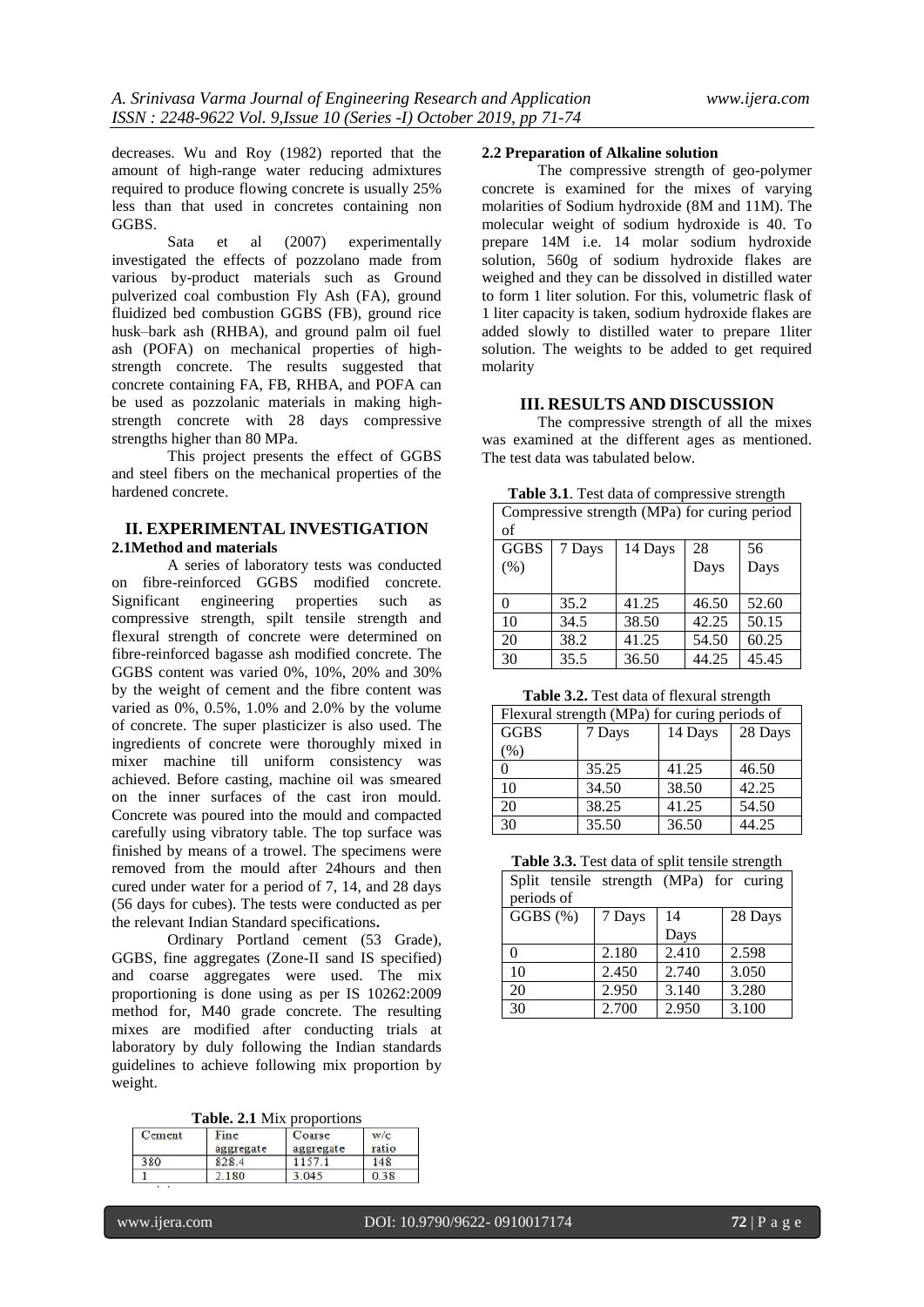

**Fig. 3.1** Compressive Strength Test of Cube Specimens on Replacement of Cement with GGBS



**Fig. 3.2** Flexural strength Test of Cube Specimens on Replacement of Cement with GGBS



**Fig. 3.3** Split tensile strength Test of Cube Specimens on Replacement of Cement with GGBS

**Table 3.4** Effect of steel fiber and 20% GGBS content on the strength characteristics of the hardened concrete

| наниспси солстсте            |                              |                              |                              |
|------------------------------|------------------------------|------------------------------|------------------------------|
| <b>Tests</b>                 | 7 Days<br>Strengt<br>h (MPa) | 14 Days<br>Strength<br>(MPa) | 28 Days<br>Strength<br>(MPa) |
| Compre<br>ssive<br>Strength  | 41                           | 46.5                         | 54.5                         |
| Flexural<br>Strength         | 4.33                         | 4.86                         | 5.64                         |
| Split<br>Tensile<br>Strength | 3.42                         | 3.64                         | 4.24                         |

The test results of GGBS modified concrete by 0%, 10%, 20% and 30% weigth replacement to cement, cured in normal water for 7, 14 and 28 days (56 days for cube specimens), strengths are tabulated (i.e., table 3.1, 3.2 and 3.3).

The average Compressive strength of concrete with replacement of 20% GGBS 7, 14, 28 and 56 days strength increased by 8.92%, 9.76%, 4.17% and 5.43% to controlled M40 mix.

The average Flexural strength of concrete with replacement of 20% GGBS, 7 days strength decreased by 13.12%. The average Flexural strength of concrete with replacement of 20% GGBS for 14 and 28 days strength increased by 7.84% and 16.08% to controlled M40 mix.

The average Spilt tensile strength of concrete with replacement of 20% GGBS, 7 days, 14 days and 28 days strength increased by 23.89%, 27.18% and 21.21% to controlled M40 mix.

The average Compressive strength of concrete on addition of 1.0% Steel fibre, 7, 14, 28 and 56 days strength increased by 20.54%, 17.46%, 15.23% and 2.88% respectively to controlled M40 mix.

## **IV. CONCLUSIONS**

From the experimental investigation the following conclusions were drawn.

- 1. The Specific surface area of GGBS is 470  $\text{m}^2/\text{Kg}$  greater than 330 m<sup>2</sup>/Kg of cement. The workability of GGBS concretes have decreased in compared with ordinary concrete. It is inferred that reduction in workability is due to large surface area of GGBS.
- 2. A series of laboratory experiments was conducted to find compressive strength, split tensile strength, flexural strength and modulus of elasticity of ground granulated blast furnace slag modified fibre-reniforced concrete. The effect of ground granulated blast furnace slag content, fibre content and curing period was studied. The following are the conclusions that can be drawn from the experimental investigation
- 3. The optimum value of GGBS content was found to be 20%. For that concrete, optimum volume fraction of crimped steel fiber was founded as 1%.
- 4. The test results of 20% GGBS modified concrete shows that, optimum strengths in compressive, flexural, spilt tensile and elastic modulus tests when compared to convention concrete.
- 5. The test results of 1.0% steel concrete shows that, the flexural strength and split tensile strength increases with increasing the percentage addition of steel fibre.